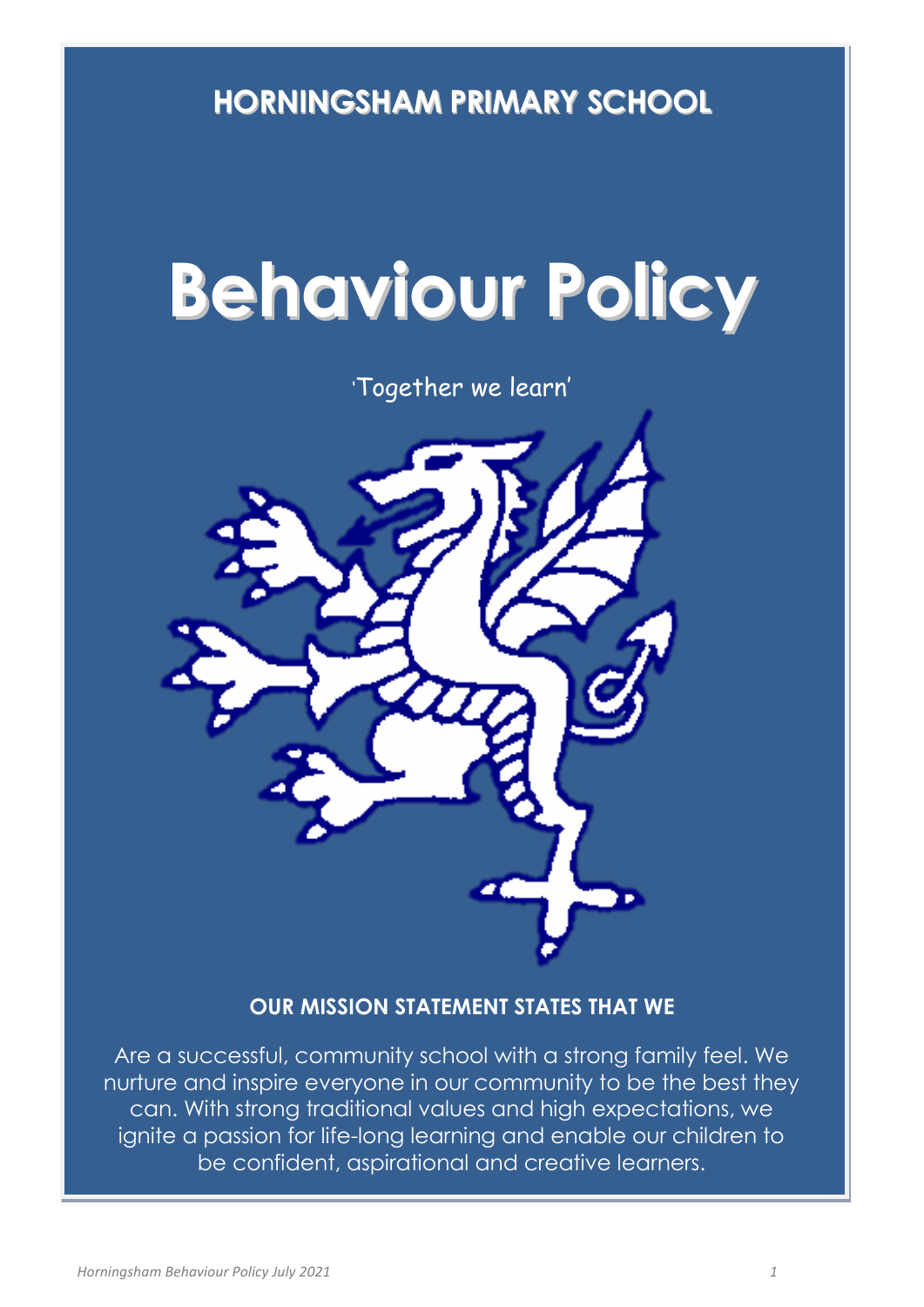### *Rationale*

*We aim at Horningsham to ensure that every member of the school community feels valued and respected and that each person is treated fairly and well. We are a caring community, whose values are built on mutual trust and respect for all. The school behaviour policy is therefore designed to support the way in which all members of the school can live and work together in a supporting way. High standards of behaviour are expected of all pupils at all times and all staff, pupils and parents have a collective responsibility to uphold our values, principles and policies consistently.*

#### *Aims*

- *1) To promote good behaviour and respect*
- *2) To promote an environment where everyone feels happy, safe and secure*
- *3) To foster positive caring attitudes towards everyone*
- *4) To encourage self-discipline and responsibility for their own behaviour*
- *5) To be consistent and fair with clear boundaries of acceptable behaviour*
- *6) To provide measures in preventing unacceptable behaviour*

# *Approach*

*A consistent approach by all adult members of the school community is essential in achieving and maintaining effective discipline. We believe that a positive approach to discipline is more effective than being negative and confrontational. Underpinning our approach is the notion that behaviour is choices and consequences. All pupils are responsible for the choices they make and understand the resulting consequences – both in terms of rewards and sanctions.*

# *Golden Rules*

*The school expects every member of the school community to behave in a considerate way towards others. In order to achieve this, Golden Rules are established across the whole school. These are displayed in every classroom and in the hall and referred to by all staff. Golden Rules encourage good manners, respect for others, listening to others, self-control, and good working habits.* 

Golden Rules Do be gentle Do not hurt anybody

Do be kind and helpful Do not hurt people's feelings

Do work hard Do not waste your or other people's time

> Do look after property Do not waste or damage things

> > Do listen to people Do not interrupt

Do be honest Do not cover up the truth

# *Roles and Responsibilities*

*Although the Headteacher is ultimately responsible for overseeing the behaviour and discipline in the school, it is a shared responsibility with teaching staff, TAs, MDSAs and parents.* 

|    | The Role of the Headteacher                                                    | <b>The Role of Governors</b>                |                                                 |  |  |  |
|----|--------------------------------------------------------------------------------|---------------------------------------------|-------------------------------------------------|--|--|--|
|    | 1. The Headteacher has the day-to-day authority to implement the school        |                                             | 1. The Governing Body has the responsibility of |  |  |  |
|    | behaviour and discipline policy                                                | setting down these general guidelines on    |                                                 |  |  |  |
|    | 2. To report to Governors on the effectiveness of the policy.                  | standards of discipline and behaviour, and  |                                                 |  |  |  |
| 3. | To ensure the health, safety and welfare of all children in the school.        | of reviewing their effectiveness.           |                                                 |  |  |  |
|    | 4. Support the staff by implementing the policy, setting the standards of      | 2. The Governors support the Headteacher in |                                                 |  |  |  |
|    | behaviour, and by supporting staff in the implementation of the policy.        | carrying out these guidelines.              |                                                 |  |  |  |
|    | 5. Keep records of all reported serious incidents of misbehaviour.             | 3. Governors<br>advice<br>aive<br>to<br>may | the                                             |  |  |  |
|    | 6. Give fixed-term exclusions to individual children for serious acts of       | Headteacher about particular disciplinary   |                                                 |  |  |  |
|    | misbehaviour.                                                                  | issues. The Headteacher must take this into |                                                 |  |  |  |
|    | 7. For repeated or very serious acts of anti-social behaviour, the Headteacher | account when making decisions about         |                                                 |  |  |  |
|    | may permanently exclude a child.                                               | matters of behaviour.                       |                                                 |  |  |  |

| <b>Children's responsibilities are:</b> |                                                                                | Parents' responsibilities are:                                   |                                                                 |  |  |  |  |
|-----------------------------------------|--------------------------------------------------------------------------------|------------------------------------------------------------------|-----------------------------------------------------------------|--|--|--|--|
| ☺                                       | To make sensible choices.                                                      | ☺                                                                | To make child aware of appropriate behaviour in all situations. |  |  |  |  |
| ☺                                       | To treat others with respect.                                                  | ☺                                                                | To encourage independence and self-discipline.                  |  |  |  |  |
| ☺                                       | To co-operate with other children and adults.                                  | ☺<br>To support the school in the implementation of this policy. |                                                                 |  |  |  |  |
| ☺                                       | To abide by the Golden Rules.                                                  | ☺                                                                | To be aware of the Golden Rules and expectations.               |  |  |  |  |
| ☺                                       | To be responsible for their own actions.                                       | ☺                                                                | To be good role models.                                         |  |  |  |  |
| <b>Staff responsibilities are:</b>      |                                                                                |                                                                  |                                                                 |  |  |  |  |
| ☺                                       | To treat all children fairly and with respect.                                 |                                                                  |                                                                 |  |  |  |  |
| ☺                                       | To create a pleasant and safe environment.                                     |                                                                  |                                                                 |  |  |  |  |
| ☺                                       | To use rules and sanctions clearly and consistently.                           |                                                                  |                                                                 |  |  |  |  |
| ☺                                       | To be good role models.                                                        |                                                                  |                                                                 |  |  |  |  |
| ☺                                       | To teach and value appropriate behaviour and discourage anti-social behaviour. |                                                                  |                                                                 |  |  |  |  |

*To communicate with staff and parents re: pupils displaying notable behaviour, both excellent and inappropriate.*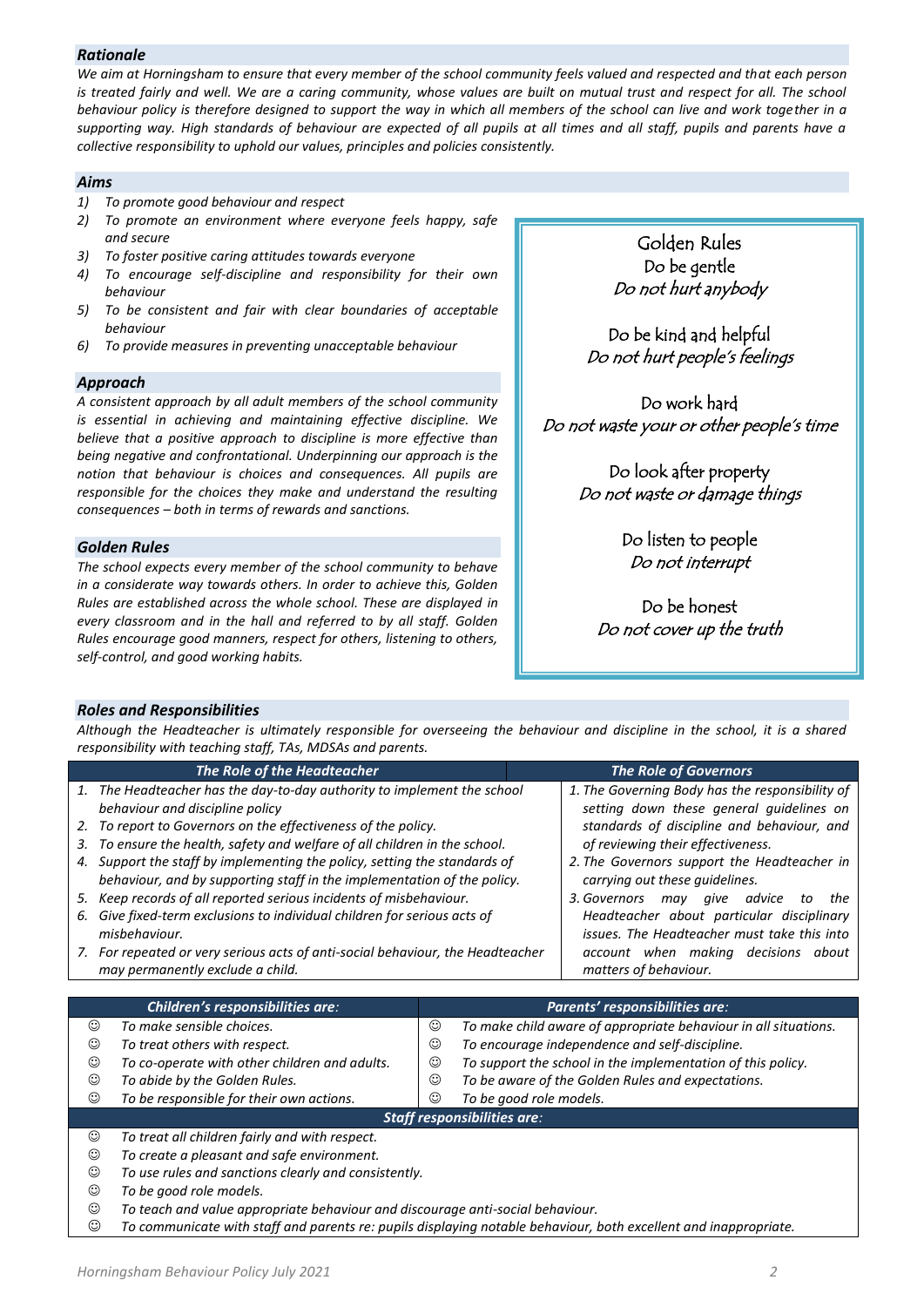# *Strategies for Encouraging Good Behaviour:*

- *We make clear our expectations of good behaviour.*
- *We discourage unsociable behaviour by promoting mutual respect.*
- *We encourage children to take responsibility for their own actions and behaviour.*
- *We set good standards of behaviour through example.*
- *We encourage rules being kept with reminders and positive reinforcement for good behaviour.*
- *We use praise as the main strategy in encouraging appropriate behaviour.*

#### *Rewards*

- *We praise good behaviour both publicly and privately.*
- *We award team points, stickers and certificates for helpful, good and kind behaviour as well as for work.*
- *We hold regular assemblies to celebrate and reward children's achievements in both work and behaviour.*
- *Golden Time takes place in each class weekly to reward a positive attitude in class and for keeping the Golden Rules.*

#### *De-escalation Measures*

*Ideally preventing disruptive behaviour is a key aim and as a staff we agree working principles based on need within each classroom to minimise situations arising where known triggers are identifiable. Staff however may need to use a range of agreed strategies to de-escalate situations in some instances with disruptive and challenging pupils.*

#### *De-escalation measures for some pupils include:*

| Use of calm voice and control of noise levels. | Provide cool down area / resources.        |
|------------------------------------------------|--------------------------------------------|
| Setting clear, simple limits and responses.    | Use positive statements.                   |
| Distraction and diverting attention.           | Give opportunity for a face saving option. |
|                                                |                                            |

#### *Sanctions*

#### *When poor behaviour is identified, school will use a range of sanctions including:*

- *A reminder if the Golden Rules are broken and when inappropriate behaviour is displayed.*
- *A warning if misbehaviour continues.*
- *Being moved within class (e.g. separated from friends).*
- *Loss of privileges if the warning is not heeded, such as missing some Golden Time.*
- *Detention – missing part or all of break times.*
- *Setting of tasks, such as apology letter/card, writing out lines or rules, community service.*
- *Time out or withdrawal (e.g. within an activity, within class, with another member of staff).*

*The nature of the sanction is to be decided by the class teacher or member of staff. Age and context will always be considered, however our expectations are the same for all pupils). In the case of a dangerous or aggressive incident or flagrant disregard for the Golden Rules then a member of staff should go straight to loss of privileges and inform the Headteacher.*

# *If a child repeatedly breaks the Golden Rules:*

- *1. Withdrawal of privileges over a period of time.*
- *2. Involvement of class teacher and or Headteacher as appropriate.*
- *3. Informal contact with the parents through the class teacher or Headteacher.*
- *4. Formal contact with the parents through the class teacher or Headteacher.*
- *5. Home to school behaviour book, if relevant.*
- *6. Setting up of behaviour individual behaviour plan.*
- *7. Consideration of exclusion procedures.*
- *8. Exclusion.*

# *Partnership with Parents*

- *Communicating good and inappropriate behaviour with parents is important for reinforcing policy and expectations.*
- *Working in partnership with parents is essential so that clear and consistent messages are understood by pupils, and that parents can recognise and feel assured our policy is carefully thought out to ensure we manage behaviour fairly and effectively.*

#### *Working with Other Agencies*

- *Continuing disruptive behaviour may necessitate involvement of other agencies (e.g. Behaviour Support, Educational Psychologist) so that a multi-agency approach can be implemented to support a child and modify behaviour.*
- *Any work with other agencies will be undertaken with the consent and involvement of the parents.*

#### *Individual Behaviour Plans and Risk Assessments:*

- *Some pupils will require an IBP (Individual Behaviour Plan) which outlines more specifically set rules, rewards and sanctions following a greater need to monitor and modify their behaviour.*
- *IBPs will be shared with all staff to ensure consistency in approach and some elements, where appropriate and necessary, may be shared with other children (for their own well-being and in support of a child with need).*
- *Risk assessments will always be completed following a serious incident (e.g. excessive violence), which clearly outline identifiable triggers, preventative measures, de-escalation strategies, use of restraint and 3 step plan in a crisis.*
- *Risk assessments will be shared with all staff to ensure that there is consistency and clear understanding of specific procedures and provision for the child.*

*NB this list includes actions that can be taken and not necessarily the order in which actions progress. Actions will be decided by the class teacher in consultation with the Headteacher and dependent on the context and behaviours displayed.*